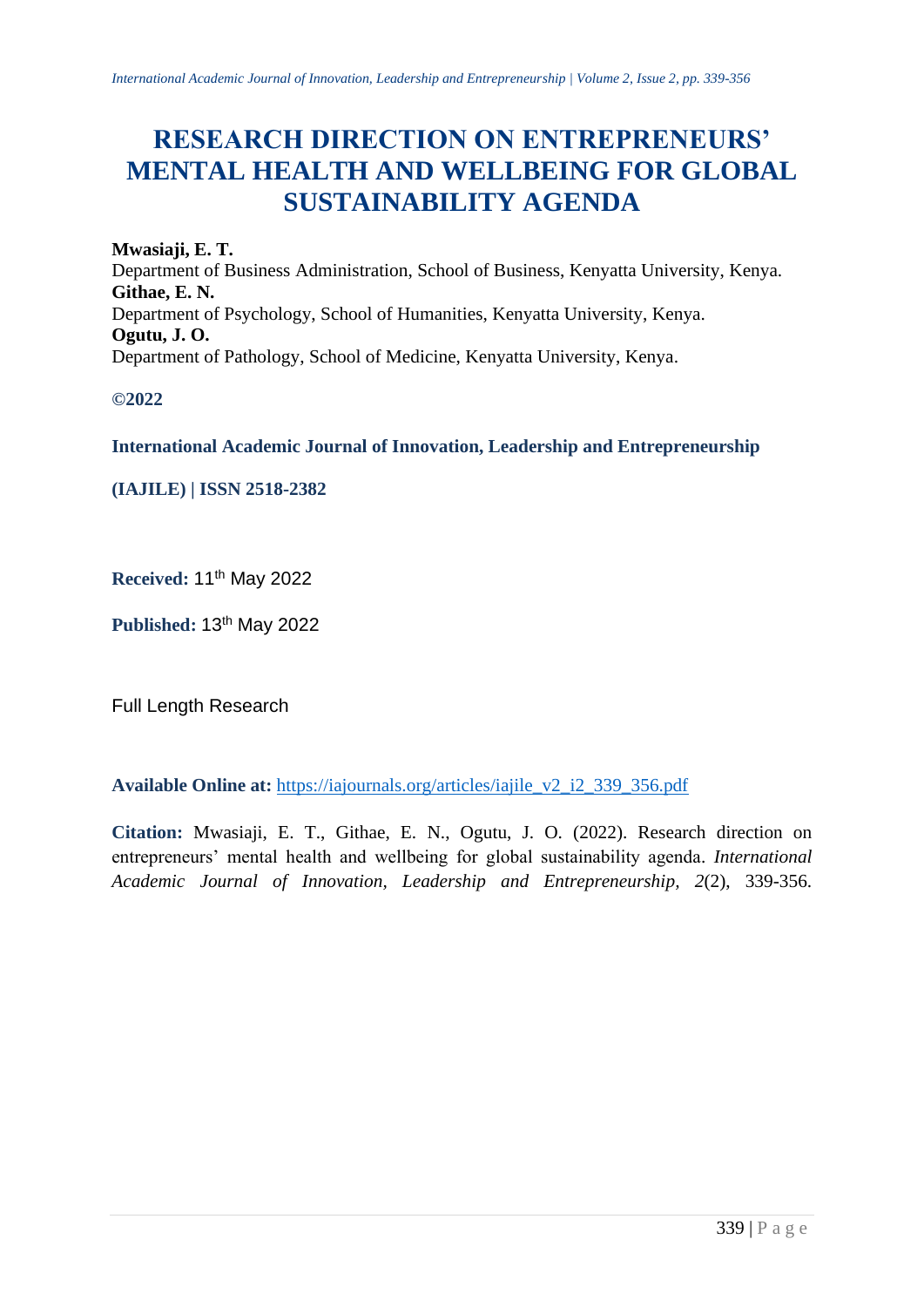## **ABSTRACT**

This study reviewed literature using a meta-analysis approach to identify gaps in the phenomenon of entrepreneurs' mental health and its link to the objectives of the sustainability agenda within the context of coronavirus pandemic. The study established that progress on critical areas of the sustainability agenda has either stalled or reversed amidst coronavirus pandemic, with varied models being advanced on how best to realize the objectives of the sustainability agenda. The study also established that mental health and wellbeing has a role to play in an entrepreneurs' decision making, motivation and action towards the realization of the sustainability agenda. However, studies on the relationship between entrepreneurship and entrepreneurs' mental health have returned conflicting results with some indicating a significant correlation. Further, the reviewed literature has pursued discussions on the constructs of promoting entrepreneurs' mental health separately from that of entrepreneurial competencies

and government regulatory framework, in spite of the inferred indications that the three can be integrated to register impact on the objectives of the sustainability agenda. This study therefore argues that vulnerable people including those with mental illness will be left behind, though there is an opportunity to enhance action on the sustainability agenda if governments, academia and other stakeholders move beyond the current forms of engagement and have in place a programme to promote entrepreneurs' mental health and a binding policy framework. This study has hence identified data gaps and came up with propositions for research investigation to promote entrepreneurs' mental health, entrepreneurial competencies and legal framework in support of the realization of the global sustainability agenda.

| Key                | words: | Mental | Health,     |
|--------------------|--------|--------|-------------|
| Entrepreneurship,  |        |        | Sustainable |
| Development Goals. |        |        |             |

# **INTRODUCTION**

The 2030 global sustainability agenda from the social, economic and environmental dimensions has been acknowledged as imperative towards enhanced general welfare of the most vulnerable people around the world (Barbier & Burgess, 2017). The global sustainability agenda agreed upon and launched in the form of Sustainable Development Goals (SDGs) during the United Nations assembly in year 2015, is seen as a yardstick for tracking improvements in human conditions around the world (UN, 2021; UN, 2018). The SDGs are subdivided into seventeen (17) interdependent goals and one hundred sixty nine (169) targets that are applicable globally, subject to domestic realities including national capacities and levels of economic development in different countries around the world (Pradhan, *et. al.* 2017). Achieving the objectives of the SDGs requires a comprehensive approach, collaboration and multilateral action from the political, economic, social and environment segments in addressing challenges while at the same time taking advantage of the attendant opportunities (UN, 2018; UN, 2021; Rahdari, Sepasi & Moradi, 2016). As part of the comprehensive approach to mobilization of all means of implementation, promoting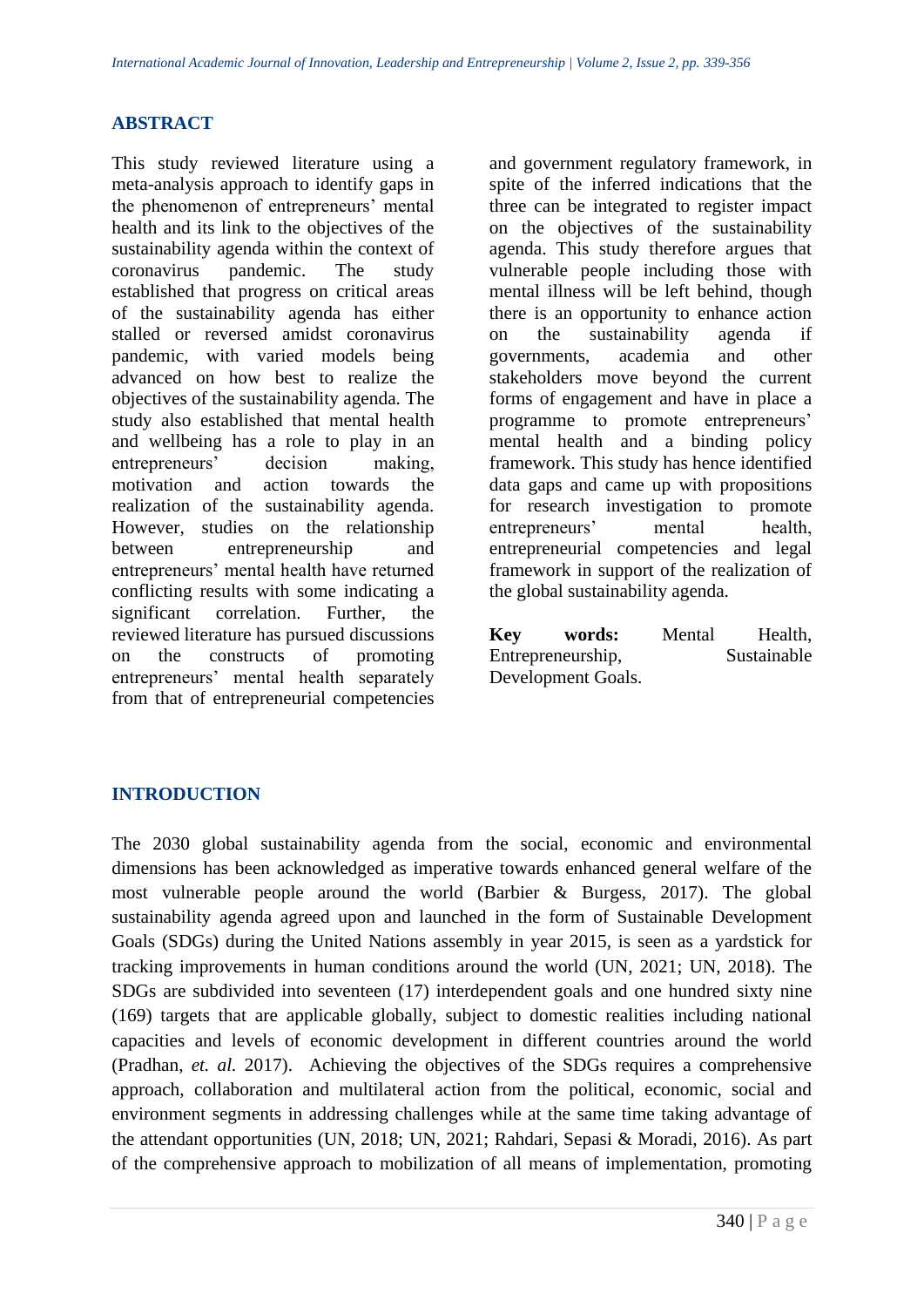entrepreneurship has thus been propagated as vital in the sense that it helps in driving the global economy, allows entrepreneurs to bring creativity into the marketplace, creates businesses with the potential to hire millions of people and brings new products to the market place (Munjeyi, 2017; Bizri, 2017: Urbano, Aparicio & Audretsch, 2018). Entrepreneurship taken wholesomely particularly in the context of small and medium enterprise (SME) sector is hailed as core in industrial transformation, by identifying and exploiting new products, process or markets, hence job creation, income generation, poverty alleviation and enhanced standards of living (Pradhan, *et. al.* 2017; Rahdari, Sepasi & Moradi, 2016). This is what is seen as important for the achievement of the objectives of the global sustainability agenda with a slogan of leaving no one behind to ensure that all people in the world enjoy peace and prosperity (UN, 2018; Barbier & Burgess, 2017). But due to COVID-19 disease outbreak, governments and regulatory agencies around the world implemented containment measures including quarantines and cessation of movement (WHO, 2020; Mwasiaji, Jagongo & Ogutu, 2020). These global response strategies to COVID-19 pandemic by governments and regulatory agencies had immediate implications on global supply chains that connects various entrepreneurial enterprises particularly those in the SME sector due to their inherent weaknesses arising from their small sizes and limited resource capabilities (Mwasiaji, 2020; Urbano, Aparicio & Audretsch, 2018). For instance, the COVID-19 response strategies impacted the global supply chains with lead times increasing and supply shortages along the value chains (Berman, 2020; Mwasiaji, Jagongo & Ogutu, 2020).

The disruption in global supply chains and other COVID-19 response strategies continue to impact entrepreneurs and different business organizations in varying proportions (WHO, 2020; Mwasiaji, Jagongo & Ogutu, 2020). Despite the challenges to entrepreneurs and business enterprises brought about by factors in the operating environment including the effects of COVID-19 pandemic, millions of people are in the process of managing or starting their own businesses as a means of finding profitable solutions to challenges affecting humankind (Berman, 2020; Munjeyi, 2017). Challenges include business related constraints as well psychological, relational and physiological wellbeing of the entrepreneurs especially those at the establishment phase of their business cycle (Freeman, *et. al.,* 2019; Gorgievski & Stephan, 2016). Numerous surveys have established that a third of businesses especially those in the SME sector fail in the same year they became operational, as well as additional failures or closures of firms started in previous years (Gatukui & Gatuse, 2014; Krieger, Block & Stuetzer, 2018). All these happening in the face of additional environmental constraints amidst COVID-19 pandemic (Berman, 2020; Gordon & Borja, 2020; Mwasiaji, Jagongo & Ogutu, 2020); inaccessibility to appropriate financial products and services (Urbano, Aparicio & Audretsch, 2018); inability to access up-to-date, relevant, useful, timely and adequate information for the efficient performance of their enterprises in the local and overseas markets (Geete & Deasai, 2014); compliance costs related to the money spent while learning about and meeting the set government regulations and penalty costs (Bankable Frontier Associates, 2009); inability to access new technology due to inadequate financial base (Mohammed, Almsafir & Alnaser, 2013); deficiencies in the level of technical skill to successfully manage their businesses (Geete & Deasai, 2014). These events occurs against a backdrop of heightened competition as a result of internationalisation of trade that puts a lot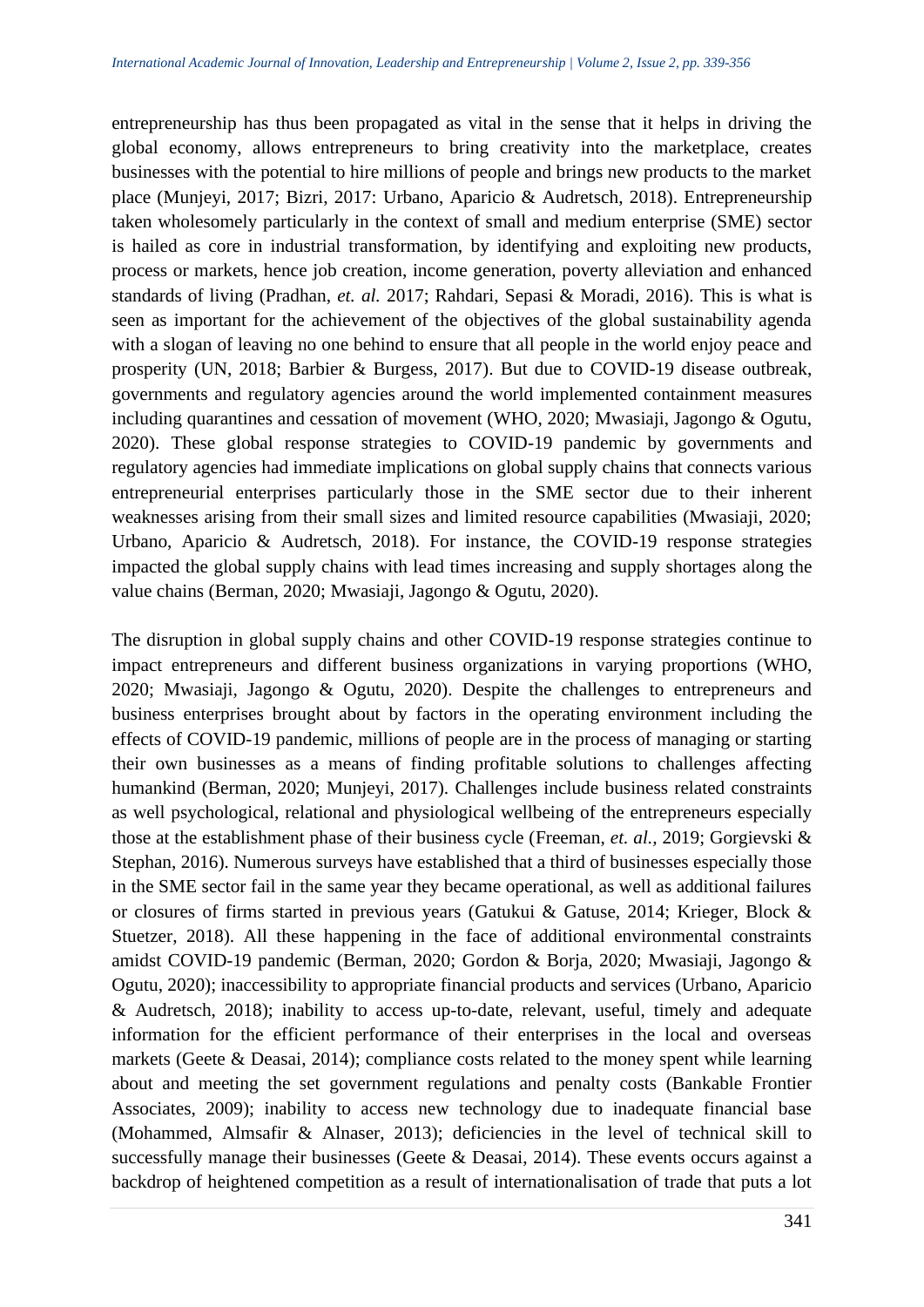of pressure on entrepreneurs especially those at the start-up phase (Freeman, *et. al.,* 2019; Munjeyi, 2017; Gorgievski & Stephan, 2016).

Due to the many challenges facing entrepreneurship, numerous studies have focused mainly on generating data to come up with evidence based solutions in support of enhanced performance of businesses for the wellbeing of national and global economies, with little having been done to examine and come up with programmes on the malicious impact that entrepreneurship may have on the mental wellbeing of entrepreneurs amidst COVID-19 pandemic (Freeman, *et. al.,* 2019; Brulhart, Klotzbucher, Lalive & Reich, 2021). The purpose of this study then was to provide a review of pertinent literature on the perspectives associated with promoting mental wellbeing of entrepreneurs for the sustainability agenda amidst COVID-19 pandemic.

# **Problem Statement**

The United Nations Economic and Social Council (2019) reported that little progress had been made since the adoption of the 2030 global sustainability agenda due to many factors including the sources and extent of required financing remaining ambiguous, coupled with a weak regulatory mechanism, yet environmental regulations by governmental agencies are important drivers in shaping and monitoring business behaviour towards the objectives of SDGs. The situation was made worse by COVID-19 pandemic which was first reported in Wuhan City, Hubei Province of China in December 2019 (Vindegaard & Benros, 2020; Rajkumar, 2020; Dong, Du & Gardner, 2020). COVID-19 outbreak resulted in governments and regulatory agencies globally implementing containment measures such as social distancing, quarantines and cessation of movement (Harney & Collings, 2021). COVID-19 response strategies contributed towards increased cases of mental disorders among people and created new challenges for patients already suffering from mental illness (WHO, 2020; Gordon &, Borja, 2020; Brulhart, Klotzbucher, Lalive & Reich, 2021). Loss of job opportunities, prolonged stay at home due to cessation of movement, financial crisis, death of loved ones, had an effect on the state of mental health for many people globally, including entrepreneurs (WHO, 2022; Rajkumar, 2020; Vindegaard & Benros, 2020; Gordon & Borja, 2020). Such psychological disorders did not only directly impact on the individuals with mental illnesses, but may also indirectly affect the career, opportunities for personal growth as well as the relational wellbeing with first-degree family members (Dong, Du & Gardner, 2020). Thus, the need to put in place relevant programmes to improve mental health given the prevalence of psychological disorders in the society and the burden this continues to place on a nation's healthcare system due to costs incurred by the afflicted individuals and family members (WHO, 2022; Ute, 2018; Grand Challenges Canada, 2016; Gorgievski & Stephan, 2016; Lechat & Torres, 2016).

Numerous studies have therefore been undertaken seeking to establish a link between entrepreneurial undertakings and mental health of entrepreneurs (Wiklund, Patzelt & Dimov, 2016; Sherman, Randall & Kauanui, 2016; Mwasiaji, 2020). However, most of these studies on entrepreneurship and psychological wellbeing of entrepreneurs have returned conflicting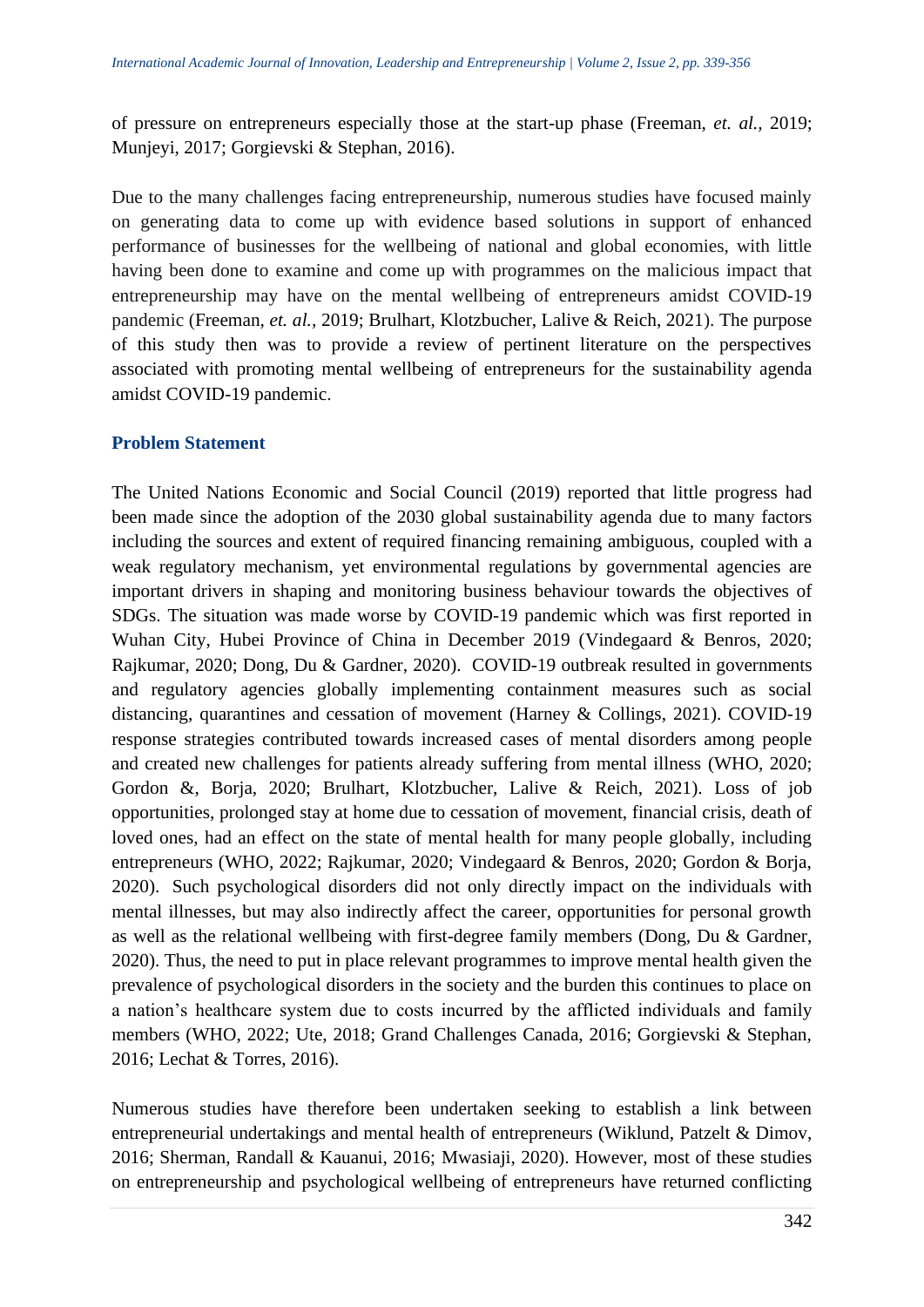results with some reporting positive impact while others established negative effects (Freeman, Staudenmaier, Zisser, 2019; Ute, 2018; Lechat & Torres, 2016). Wiklund, *et al.,* (2016) for instance reported that people with Attention-deficit Hyperactivity Disorder (ADHD) may even do better in entrepreneurship than individuals without such disorders because the afflicted persons felt they fit better in self-employment than in formal employment and even believed their ADHD symptoms provided them an advantage over those without ADHD. Similarly, Tafti *et. al.,* (2009) associated dyslexia with more original thinking, while White and Shah (2011) found a link between ADHD and sensation seeking. Some other studies established a link between bipolar disorder with perseverance (Hayden *et al.,* 2008), and autism with pattern identification (Frese & Gielnik, 2014). Other similar studies established that psychiatric temperaments negatively impacted on entrepreneur performance, their business ventures and by extension the value created through commercialization of innovations (Anthsel, 2017; Lechat & Torres, 2016; Frese & Gielnik, 2014). Similarly, a by Freeman *et. al.,* (2019), reported a link between entrepreneurship and mental wellbeing of entrepreneurs and their first-degree family relations especially during the establishment stage of their business enterprises.

In addition, most literature on sustainable entrepreneurship has pursued discussions on the constructs of promoting mental health of entrepreneurs separately from that of entrepreneurial competencies and government regulatory framework, in spite of the inferred indications that the three can be integrated to register impact on the objectives of the 2030 global sustainability agenda, considering that studies have reported the importance of entrepreneurship in the realization of various dimensions of SDGs (Rahdari, Sepasi, & Moradi, 2016; Mwasiaji, 2020). Unfortunately, the effects of COVID-19 pandemic continue to impact entrepreneurs and business enterprises in varying proportions, especially those in the SME sector (WHO, 2022; Berman, 2020; Mwasiaji, Jagongo & Ogutu, 2020). There is need therefore for researchers to develop an integrated model to investigate the link between entrepreneurs' mental health so as to come up with data based policy proposals and programmes to promote mental health of entrepreneurs and entrepreneurial competencies in support of the realization of the objectives of the 2030 global sustainability agenda within the context of COVID-19 pandemic.

# **Review of Literature**

This study considered contributions from relevant theories and empirical studies on promoting entrepreneurs' mental health and wellbeing, entrepreneurial competencies, government regulatory framework and the 2030 global sustainability agenda within the context of coronavirus disease outbreak.

# **THEORETICAL FOUNDATION**

Schumpeter's Theory of Innovation is one such proposition which argues that businesses can generate prospect for new returns with their innovations to meet the unmet needs in the market place. Innovation within an enterprise also referred to as intrapreneurship, forms the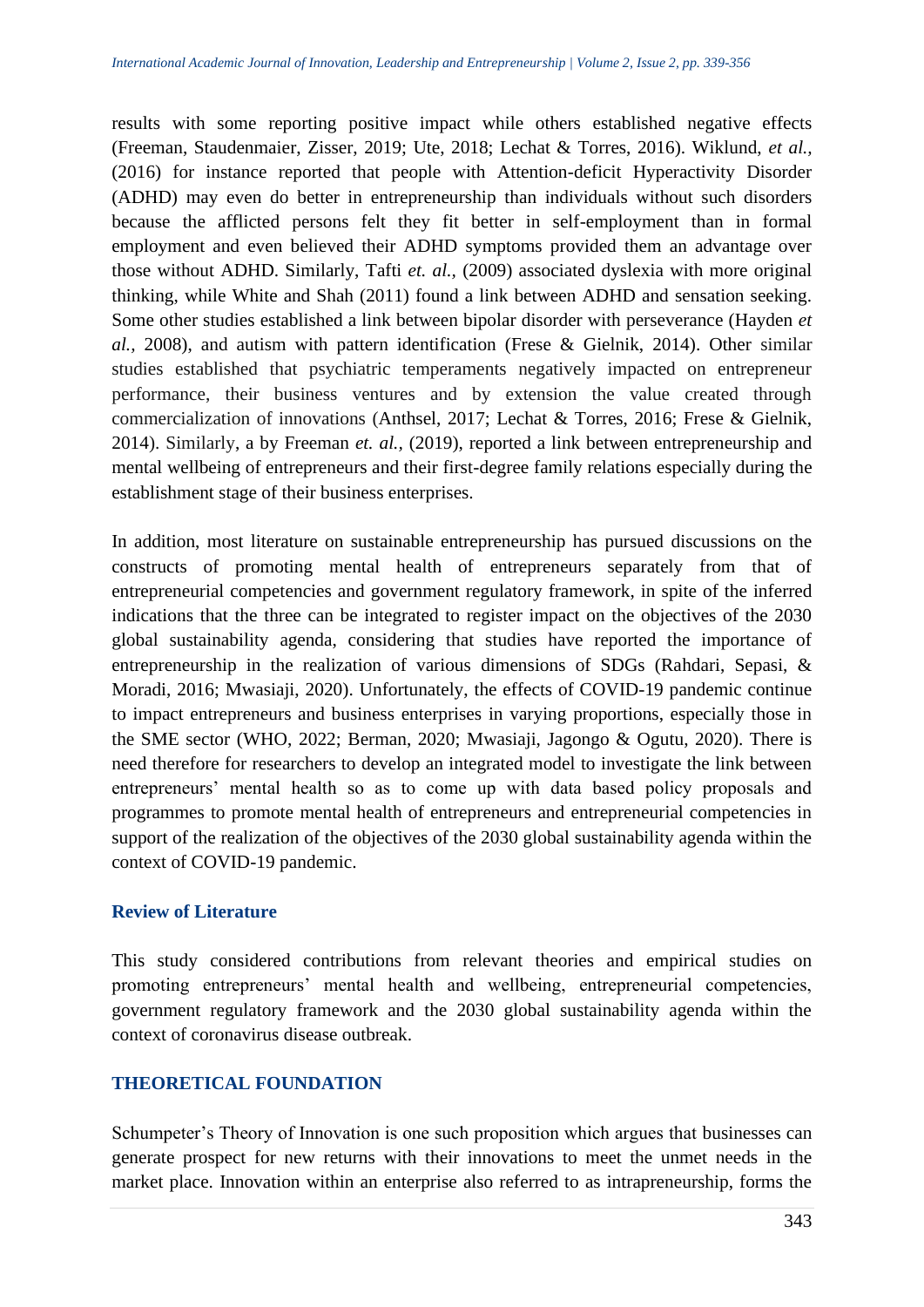basis for enhanced investments and business fluctuations (Sweezy, 1943)**.** By innovation, Schumpeter (1934) meant commercialization of new technological applications, new processes or materials as opposed to invention which is related to creativity necessary in coming up with a new idea. The relevancy of this theory to the current study is its linkage to the concept of sustainable development since it addresses crucial questions about impact entrepreneurship and how business enterprises can for instance take advantage of green product innovations to gain sustainable competitive advantage in a globalized business environment.

The theory of Entrepreneurial Competence is also relevant to this study in that it anchors the argument on acquisition of entrepreneurial skills and mind set as a core competence necessary to live productive lives even if one does not start a business (Neck & Corbett, 2018). Stage one of this theory referred to as Formulation, proposes that resources and opportunities can be combined, boosted by entrepreneurial intention, culminating in entrepreneurial competence as a key source of value creation (Neck & Corbett, 2018). A core competence is therefore a combination of multiple resources and skills that distinguish a firm in the marketplace, thus the foundation of a companies' competitiveness (Hamel & Prahalad, 2005). Stage 1 in this process may repeat itself as many times as necessary to enable the entrepreneur to progress into Stage 2: Monetization. Natarajan and Wyrick (2011) argues that competences are a function of technological and market knowledge in the same way that innovation is the use of new technological and market knowledge that allows a firm to offer new products in line with unmet needs in the market. This implies that an entrepreneur should identify competencies necessary in taking advantage of opportunities through innovation so as to attain business sustainability.

Another proposition that is relevant to this study is Scylla (1982) regulation innovation theory. It is linked to the construct of government regulatory framework since it addresses key aspects of the organization's ecosystem in the context of the regulatory framework put in place to control the industry. The regulation innovation theory proposes that financial innovations are hampered in the market place by stern government control resulting in numerous types of financial innovation aiming at circumventing or getting rid of government controls. This culminates in a spiral development process, whereby the government puts in control mechanisms and the market innovates, controls again followed by more innovations. From Scylla (1982) proposition, the following can be extrapolated: innovations in green products for environmental sustainability and social regulations can serve as operational indicators of the construct of governmental regulatory framework since it addresses crucial questions about how firms may choose to conduct themselves with reference to the objectives of the global sustainability agenda.

# **Global Burden of Mental Disorders**

The World Health Organization (WHO) defines mental health as not merely the absence of mental health problems but as a state of wellbeing, in which individuals realize their own potential, can cope with the normal stresses of life, can work productively and fruitfully, and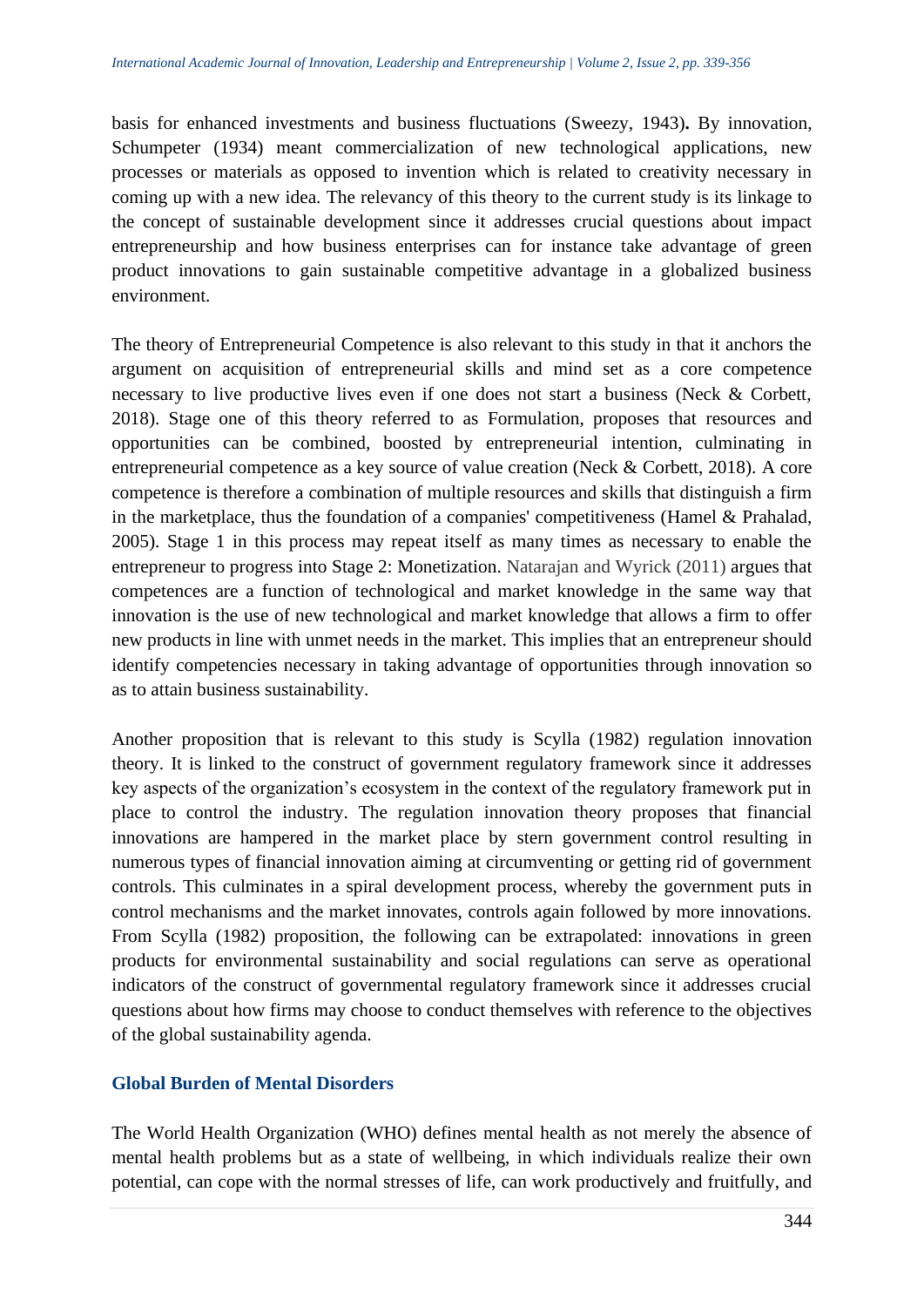are able to contribute to the community (WHO, 2014). This description by WHO implies that mental health can be viewed as a continuum of wellbeing with one end of ill-being representing mental disorders that impairs an individual's daily functioning, as well as less severe feelings of sadness and anxiety that reduce individuals' quality of life (Cocker *et al*, 2015; Grand Challenges Canada, 2016; Brulhart, Klotzbucher, Lalive & Reich, 2021). This forms the basis of the hedonic and eudemonic differentiation of the two types of wellbeing (Ute, 2018). Hedonic well-being refers to happiness realized by attaining pleasure and avoiding pain (Ute, 2018). Eudemonic well-being refers to self-realization; and the degree to which a person is fully functioning and feels alive (Ryff, 2017). Eudemonic characterization of wellbeing is realized after succeeding in self-determined activities similar to those realized through entrepreneurial venture (Ryff, 2017). According to Ute (2018), it goes beyond experiencing feelings of satisfaction and pleasure derived from achieving valued outcomes or goals.

People afflicted by Mental, neurological and substance use disorders account for about 13% of the global burden of disease, with 75% of this number in many low-income countries unable to access the treatment they need (Kola, Kohrt, Hanlon *et al*. 2021). Major depression, Anxiety disorders, Schizophrenia, Dysthymia and Bipolar disorder are mental illness that appeared in the top twenty causes of global burden of disease (WHO, 2014). Depression and anxiety which are the two most common mental health conditions, cost the global economy about US\$ 1 trillion annually, with suicide the second leading cause of death among 15-29 year olds (WHO, 2022). Mental illness is acknowledged as a global health priority given its economic burden to individuals, communities and national health care resources. Mental Health is therefore considered a global development priority, hence its inclusion in the Sustainable Development Goals (Pradhan, *et. al.,* 2017). The increasing burden of mental disorders may be mainly attributed to many factors including stigma attached to mental illness, limited resources because of other competing demands, underutilization of available services, outdated frameworks and practices, and organizational fragmentation that impacts the ability to adequately assess, prioritize and respond to psychosocial disorders (WHO, 2022; Grand Challenges Canada, 2016; Johnson, Freeman & Staudenmaier, 2015; Cardon & Patel, 2015; Anthsel, 2017). Mental health is therefore a research agenda considering that there is still no cure for the disease and the negative impact this has to the global economy and value that would have been generated in the alternative in support of the achievement of the objectives of the global sustainability agenda (Vindegaard & Benros, 2020; Patel, Chisholm, Parikh et al. 2016).

# **Mental Health and Entrepreneurship Amidst Covid-19**

Coronavirus disease (COVID-19) outbreak was first reported in December 2019 in Wuhan City, Hubei Province of China (Rajkumar, 2020; Kola, Kohrt, Hanlon *et al.* 2021). A public health emergency was subsequently declared by the Centre for Disease Control and Prevention in the United States (Dong, Du, Gardner, 2020). Due to the rapidly evolving nature of COVID-19 pandemic, governments and regulatory agencies around the world had to continue implementing containment measures with serious economic implications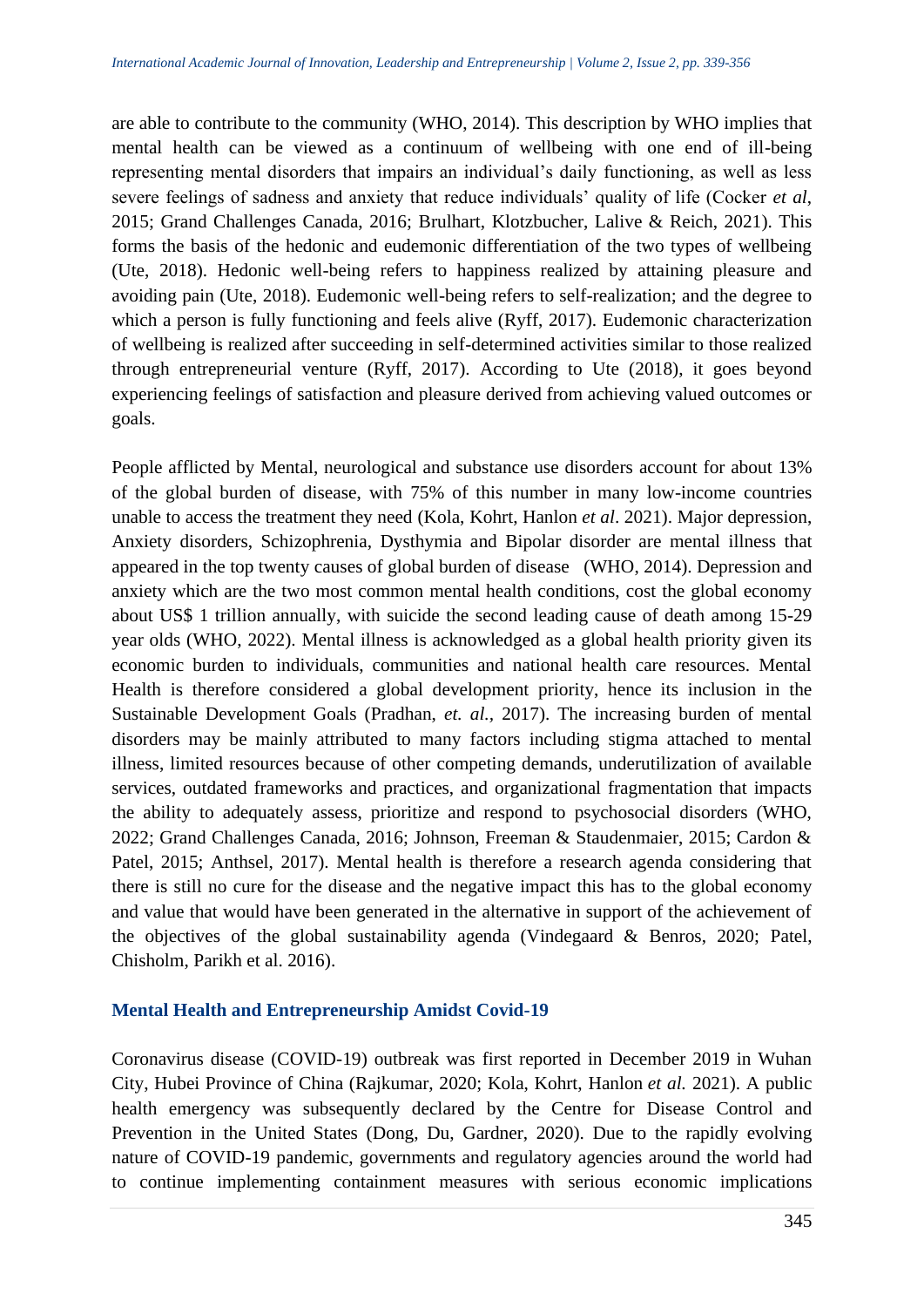(Brulhart, Klotzbucher, Lalive & Reich, 2021; Dong, Du, Gardner, 2020). The pandemic containment measures immediately impacted global supply chains making it impossible for goods and services to get to the end users as usual (GEM, 2020; Bartik, *et al*., 2020). The pandemic response strategies resulted in some cases in lead times doubling and supply shortages occasioned by movement restrictions along the value chains (Berman, 2020; Mwasiaji, Jagongo & Ogutu, 2020). These disruptions impacted different individuals, entrepreneurs, societies and organizations in varying proportions (Gordon & Borja, 2020; Bartik, et al., 2020; Longbottom, 2020). The demand side of business enterprises for instance experienced severe drops in capacity utilization due to lockdowns and quarantines measures put in place by various regulatory agencies across the world (Berman, 2020; OECD, 2020). The sudden loss of demand and revenue especially for SMEs severely affect their ability to function due to major liquidity shortages (OECD, 2020). Many potential consumers also experienced loss of income, fear of COVID-19 contagion and heightened uncertainty, which resulted in reduced spending and product consumption (Berman, 2020; Kola, Kohrt, Hanlon, et al. 2021). The situation was made worse by job losses by salaried employees, resulting in reduced business and consumer confidence (IMF, 2021; GEM, 2020; Rajkumar, 2020).

COVID-19 continues to spread across most of the world's populations with significant health consequences and mortality rates (WHO, 2022; Rajkumar 2020; Gordon & Borja, 2020). Studies have reported that COVID-19 pandemic resulted in an increase in depressive and anxiety disorders globally in 2020, with the overall number of cases of mental disorders rising dramatically (Gordon & Borja, 2020; Rajkumar, 2020; Vindegaard & Benros, 2020; Kola, Kohrt, Hanlon, *et al*. 2021). Global Burden of Disease analyses show depression and anxiety among the top causes of health loss worldwide, and a significant increase due to the COVID-19 pandemic (Dong, Du, Gardner, 2020; Vindegaard & Benros, 2020). In addition to the direct effects of COVID-19, the pandemic has created an environment in which many determinants of mental health are also affected (Kola, Kohrt, Hanlon, *et al*. 2021; Brulhart, Klotzbucher, Lalive & Reich, 2021). With COVID-19 response mechanisms still in place for the purpose of containing the pandemic, entrepreneurs therefore have less flexibility and resilience in managing the direct and indirect financial implications brought about by a sudden shift in factors within the operating environment (Kola, Kohrt, Hanlon, *et al*. 2021; Brulhart, Klotzbucher, Lalive & Reich, 2021). Studies have therefore been undertaken to establish a correlation between entrepreneurship and entrepreneurs' mental health (Mwasiaji, 2020). Most studies have however reported conflicting results with some returning positive impact while others established negative effects (Gorgievski & Stephan, 2016; Freeman, Staudenmaier, Zisser, 2019). The basis of these empirical studies have partly been driven by the argument that entrepreneurs face working conditions that are more extreme than those of salaried employees, including higher levels of uncertainty, responsibility, and complexity; more intense time pressures; and longer working hours (Cocker, Martin, Scott, Venn & Sanderson, 2013). These work characteristics are stressors because individuals typically experience them as overwhelming and appraise them as threatening (Parker, 2014; Cardon & Patel, 2015; Fernet, Torres, Austin & St-Pierre, 2016; Freeman, Staudenmaier & Zisser,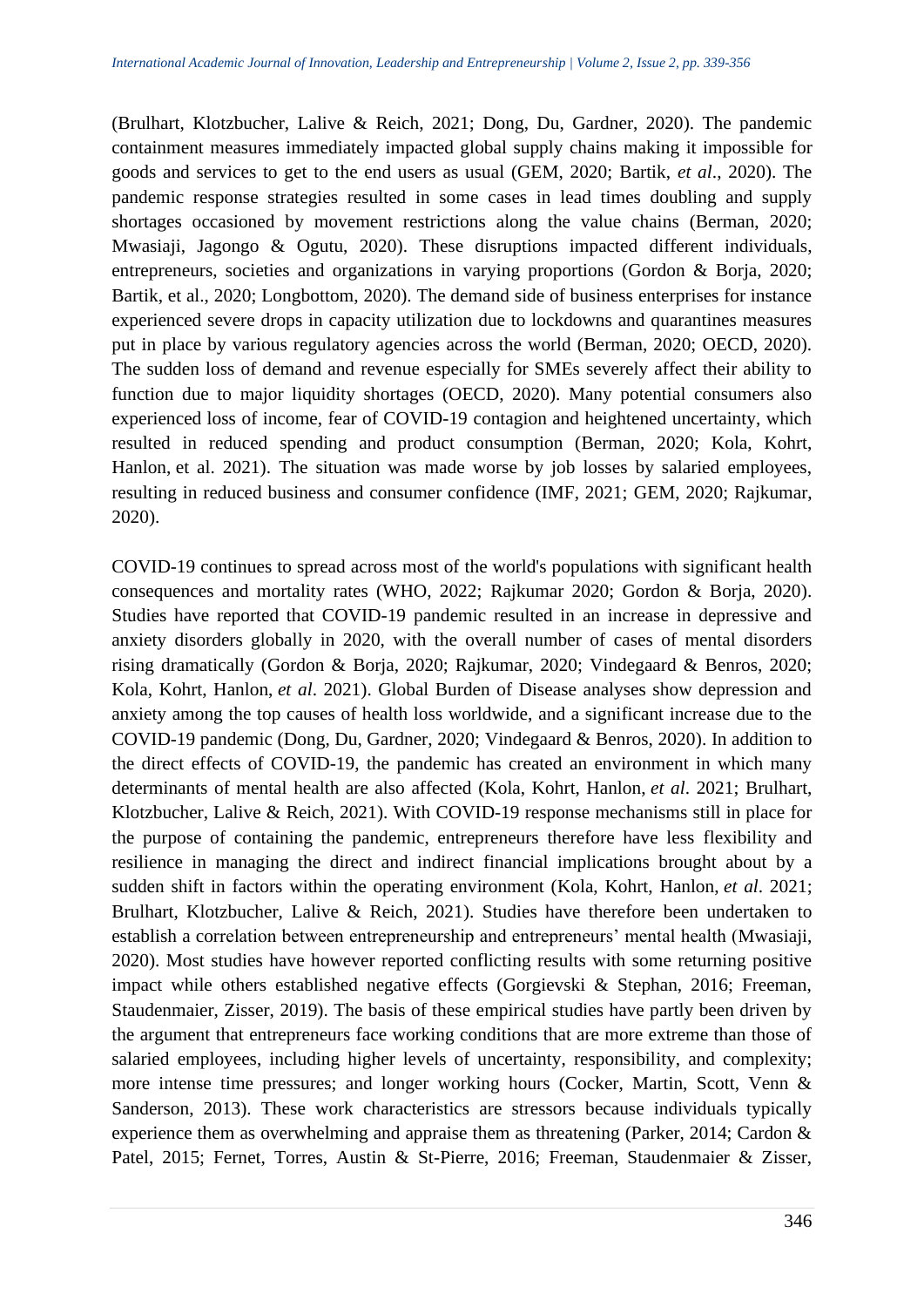2019). Hence the need arises to carry out more research to investigate a correlation between entrepreneurship and entrepreneurs' psychological wellbeing (Gorgievski & Stephan, 2016).

# **Entrepreneurial Competencies**

An entrepreneur can be said to be a person who takes calculated risk and brings a unique idea to the market place in order to create utility for self and for the welfare of humanity Sesabo, 2017; Sweezy, 1943; Sherman, Randall & Kauanui, 2016)**.** Entrepreneurial businesses therefore generate value through the creation of new products, process or markets (Stephan & Drencheva, 2017). Through entrepreneurship, communities improve their standard of living (Rahdari, Sepasi & Moradi, 2016; Pradhan, *et al.* 2017), enables self-reliance by entrepreneurs after setting up businesses that allows them to reap the rewards for themselves (Munjeyi, 2017; Sherman, Randall & Kauanui, 2016). To successfully start and effectively manage a business that could give a livelihood to support self, family *and contribute to local community's economic activity,* entrepreneurs need to develop their *entrepreneurial skills (*Cardon & Patel, 2015; Krieger, Block & Stuetzer, 2018*).* Through entrepreneurial training, entrepreneurs have the chance to reposition themselves in their business environment by enhancing their competencies and to finally redesign their startups towards sustainability. Some of the required skills and knowledge by entrepreneurs in order to start and successful management a business enterprise include Management Skills to manage resources, including time, money and staff helps the entrepreneur achieve set goals (Geete & Deasai, 2014); Problem Solving Skills to enable planning and good decision making sometimes under pressure (Gatukui & Gatuse, 2014), Financial Skills to enable forecast of cash flow and sales, as well as monitor the profits and losses (Krieger, Block & Stuetzer, 2018), and Marketing, sales and customer service skills to enable the entrepreneur to effectively promote his/her products and provide good customer service (Mohammed, Almsafir & Alnaser, 2013). Entrepreneurship training may therefore be important in enabling entrepreneurs especially those at the startup phase to bring creativity into the marketplace, creates businesses with the potential to hire millions of people and brings new products and / or services to the market place (Weinberger, Wach, Stephan & Wegge, 2018). Entrepreneurs also mobilize their own and/or borrowed funds, which can lead to capital formation, resulting in creation of wealth that is very essential for economic development (Stephan & Drencheva, 2017). Such entrepreneurial businesses that are modelled to pay attention to the economic, social and environmental impact parameters of their products and investments, would not only result in improving society and the environment ( Gatukui & Gatuse, 2014), but also help alleviate poverty and ensure that all people enjoy peace and prosperity (UN Economic and Social

Council, 2019; Urbano, Aparicio & Audretsch, 2018). Entrepreneurship training may present opportunities including by extension providing solutions to various economic, social and environmental challenges (Stephan & Drencheva, 2017).

#### **Progress towards SDGs**

The United Nations (UN) member states unanimously adopted the millennium declaration to reduce extreme poverty by year 2015, during the Millennium Summit held in New York in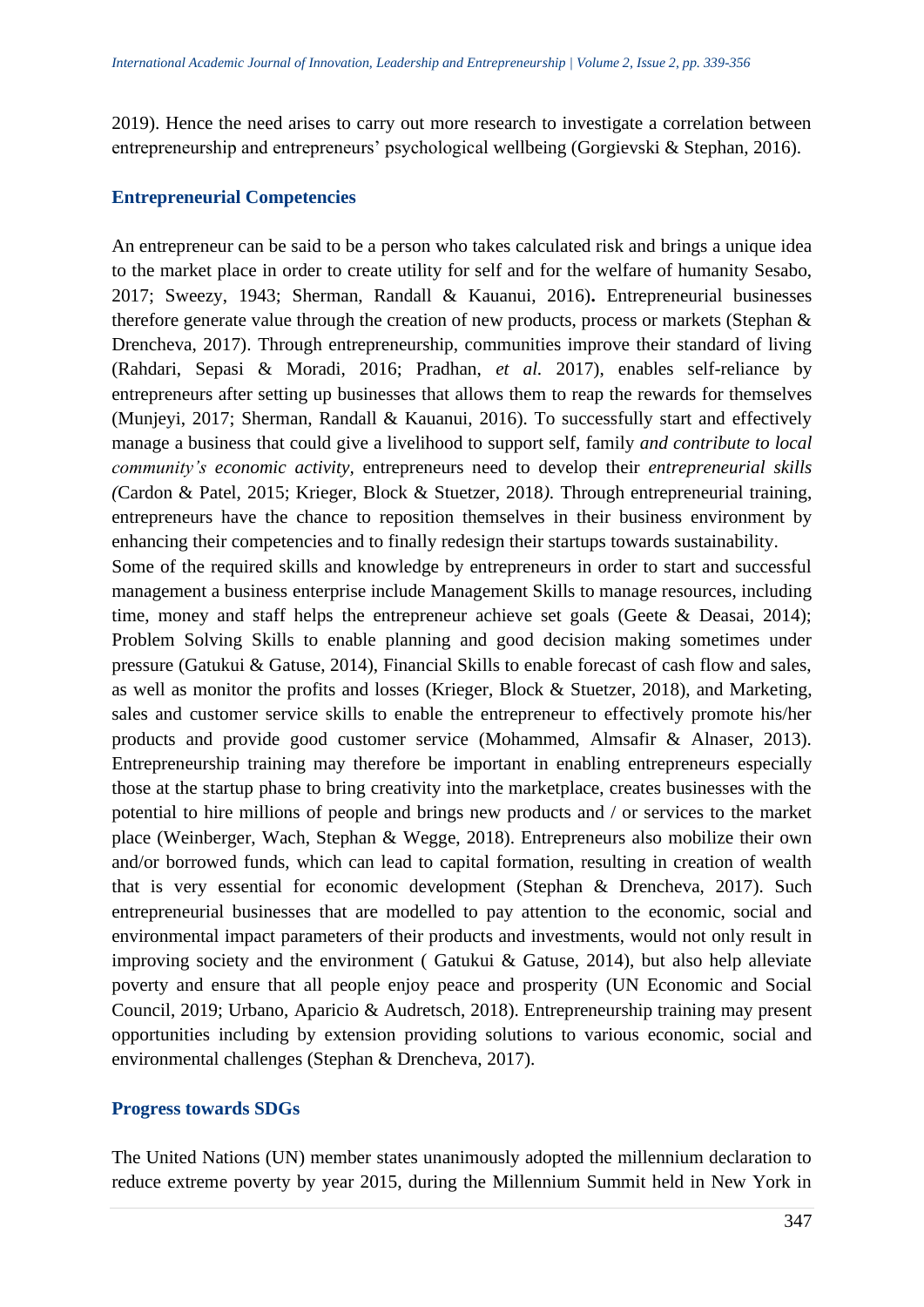September 2000 (UN, 2019; Barbier & Burgess, 2017). This position including additional commitments towards environmental care was reaffirmed during a subsequent world summit on sustainable development held in South Africa in year 2002. This was then followed by the Rio de Janeiro UN conference on sustainable development in June 2012 that commenced the process of developing the SDGs to build upon the Millennium Development Goals (MDGs). This process resulted in the adoption of the 2030 global sustainability agenda during the UN general assembly in September 2015 (UN, 2018). The SDGs define global development priorities up to the year 2030, and therefore are essential in addressing the economic, social and environmental difficulties faced by global communities. The SDGs promote a wide range of actions in public and private sectors, hence offers a comprehensive and multidimensional development framework with the attendant targets to be achieved by all countries by 2030 for people and the planet. The SDG framework recognizes that ending poverty and other deprivations should simultaneously track climate change and work to preserve oceans and forests (UN, 2018). Achievement of the seventeen (17) SDGs by ensuring improvement in the human condition is not only an end in itself, but also has intertwined security implications for all countries if the incessant migrations of people from fragile and conflict afflicted regions to western countries is anything to go by. According to (UN, 2019) Implementation of the SGDs not only underscores the global nature of human development challenges, but also shows the need for collective action through partnerships in dealing with issues that were hitherto considered strictly in the ambit of individual national governments from which to rally specific knowledge and other resources.

Taken together, though the SDGs seek to end poverty, protect the planet and ensure that all people enjoy peace and prosperity, do present challenges and opportunities for governments, for profit and nonprofit entities around the world. For this reason, and in order to track progress and ensure progress and long-term accountability, the 2030 global sustainability agenda includes a follow-up and review mechanism designed to allow all partners in the sustainable development process to evaluate the impact of their accomplishments. Based on UN Economic and Social Council (2019) status report, the progress towards the seventeen sustainable development goals has not been as had been envisaged. According UN (2019) reported that little progress had been made since the adoption of the 2030 global sustainability agenda due to many factors including the sources and extent of required financing remaining ambiguous, coupled with a weak regulatory mechanism, yet environmental regulations by governmental agencies are important drivers in shaping and monitoring business behaviour towards the objectives of SDGs. Even though they are nonbinding with each country being expected to create their own national or regional plans, the SDGs in totality present challenges and opportunities for both governmental and nongovernmental organizations in more developed and less developed countries. For instance, increase in chronic health conditions including COVID-19 pandemic, global warming, inadequate funding from public sources in the face of competing priories and ageing populations are some of the major challenges (UN, 2017; UN, 2021).

#### **Regulatory Framework**

Regulatory framework by governmental agencies for governing specific business activities relates to all applicable legislative documents and the means used to administer them, usually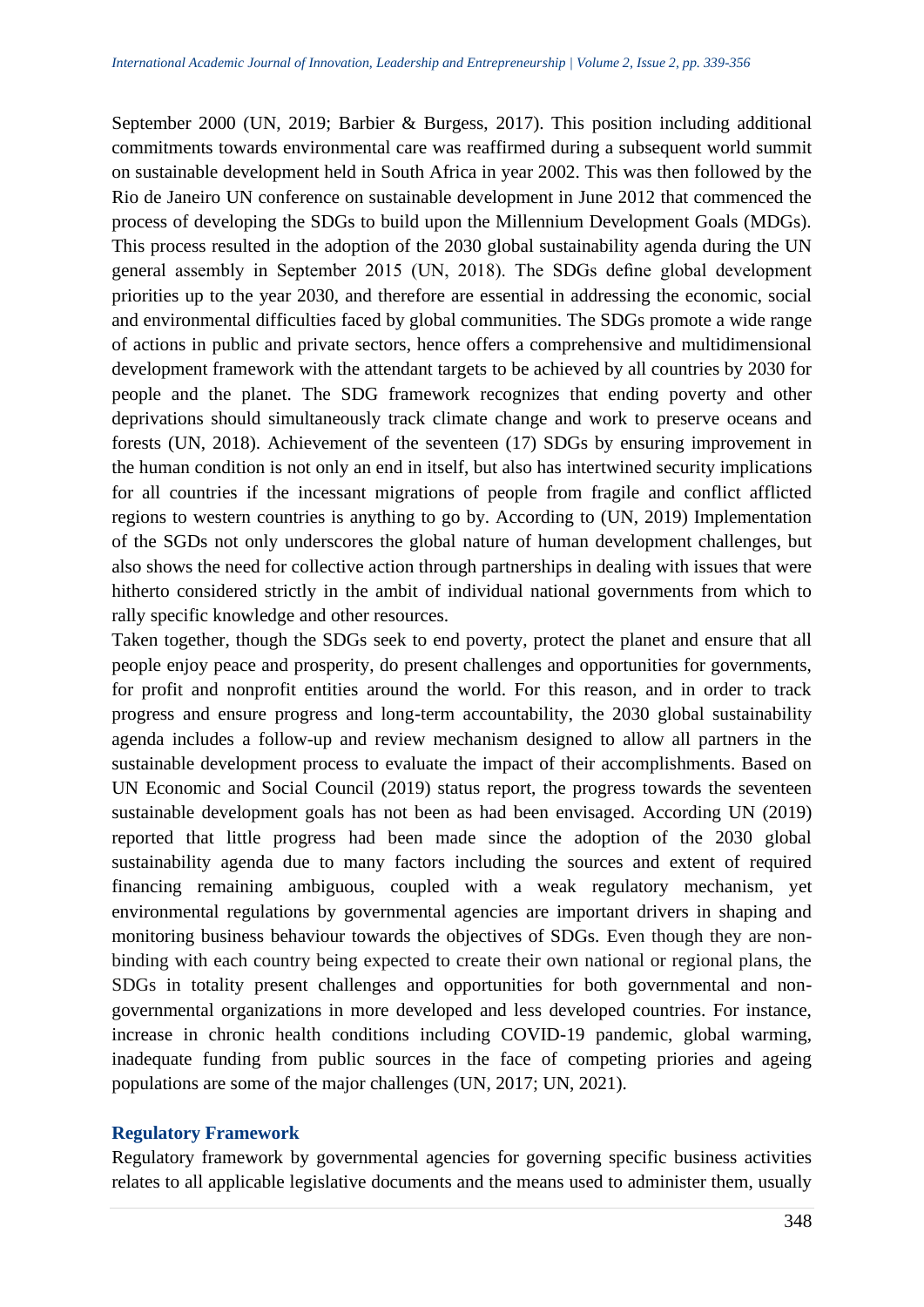sanctioned by industry regulators (Munjeyi, 2017; Mohammed, Almsafir & Alnaser, 2013). Such regulations are important drivers in shaping and monitoring behaviour by individual and corporates towards the sustainability agenda. For this reason, funds have been expended in the process of implementing global and national policies and in building institutions for the purpose of promoting the sustainability agenda. Unfortunately, the support programmes though seemingly elaborate in some instances, are not universal nor fully implemented, mainly due to structural challenges and ineffectiveness of the institutions concerned with SDG implementation (UN, 2019). Therefore, as the impact of individuals and corporates on social, economic and environmental dimensions continue to increase, there is a need for effective regulatory mechanism to provide for the parameters within which to prosecute the 2030 global sustainability agenda (Pradhan, *et al.* 2017; Stephan & Drencheva, 2017). This condition would not only allow entities to implement green innovations to meet societal needs, but also achieve environmental sustainability (Bizri, 2017; Krieger, Block & Stuetzer, 2018).

The multilevel interaction by regulatory agencies in formulating and implementing governmental policies in response to the needs of the sustainability agenda requires not only coherency in the laws and working national institutions, but also proper coordination and cooperation in executing especially legislations connected to environmental care (Munjeyi, 2017). According to UN (2019) report, out of the 169 SDGs targets, there are many technical standards, regulatory frameworks, UN agreements and conventions that are currently in use for the purpose of achieving 2030 global sustainability agenda. It is necessary therefore for policy makers in various jurisdictions across the world to understand the existing regulatory frameworks so as to facilitate the design and operationalization of joint action plans by both the private and public entities to better manage the situation in line with SDG 17 on partnership in prosecuting the sustainability agenda (Pradhan, 2017; Mwasiaji, 2020). This is the basis upon which this study is proposing investigations to establish the effectiveness of the extant governmental regulations in in moderating the relationship between SDGs and objectives of the sustainability agenda with a view to identify possible data gaps.

# **Study Methodology**

This study adopted a meta-analysis approach in collecting and critical review of extant literature from research findings of other studies based on primary data (Glaszious, 2001). The study used a range of key words to retrieve relevant journals published between January 1930 and December 2021 in online data bases such as the web of science which covers research across disciplines. The strategy used included identifying relevant abstracts, articles, snowballing of literature by moving from one journal to another searching for relevant publications. The searches retrieved 3542 unique data sources, of which 56 met the set inclusion criteria. Sources were excluded if the study sample did not include entrepreneurs, or if it referred to entrepreneurs' economic wellbeing. This study then interrogated and interpreted relevant empirical evidence from the identified data sources to gain an understanding of promoting entrepreneurs' mental wellbeing and the sustainability agenda within the context of coronavirus pandemic.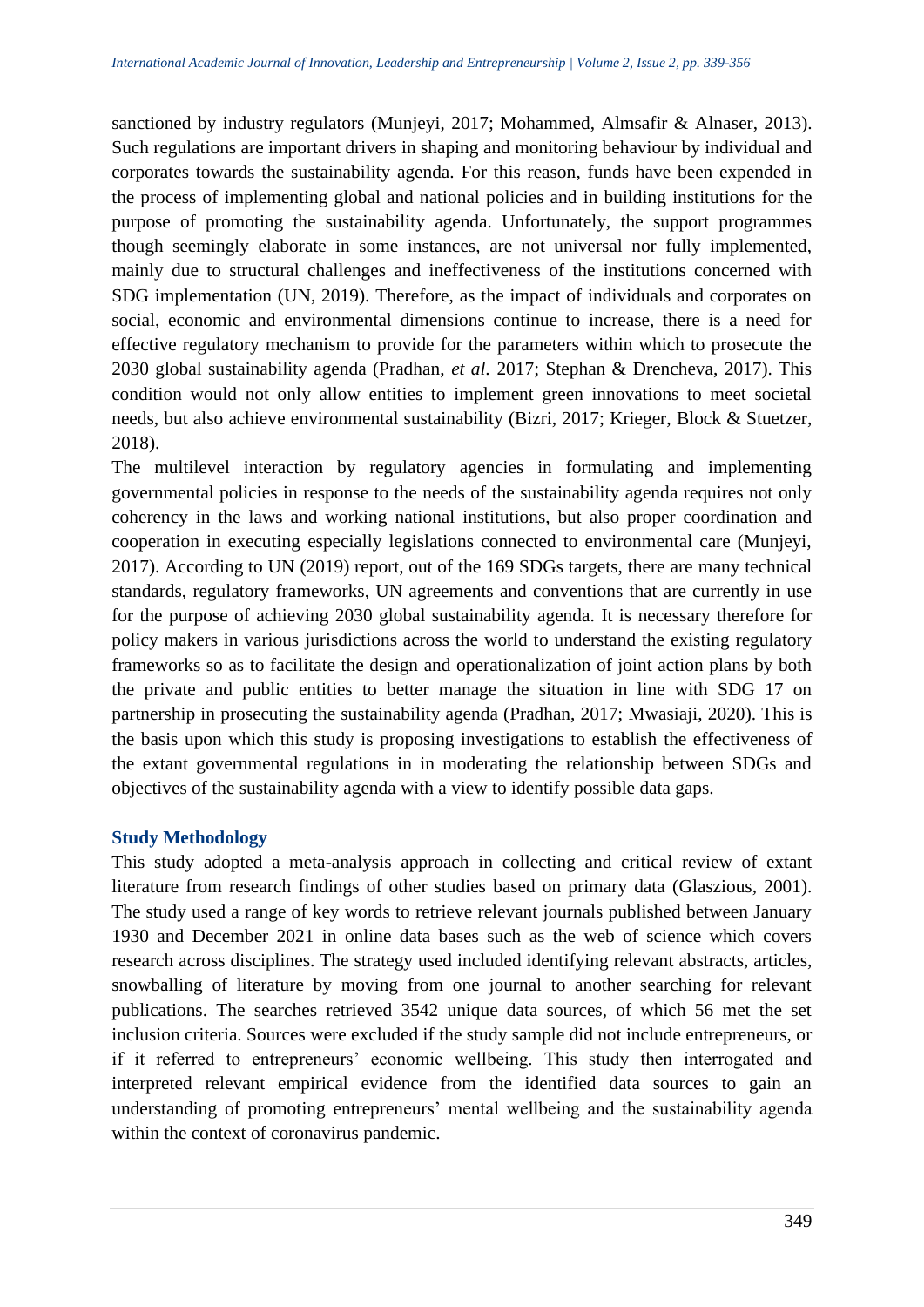#### **Proposed Conceptual Model**

This study reviewed extensive literature consistent with the phenomenon of entrepreneurs' mental health and its link to the objectives of the sustainability agenda within the context of coronavirus pandemic. The study established that mental health and wellbeing has a role to play in an entrepreneurs' decision making, motivation and action towards the realization of the sustainability agenda. The study also established that progress on critical areas of the sustainability agenda has either stalled or reversed amidst coronavirus pandemic, and that vulnerable individual people would be left behind. There is however an opportunity to enhance action on the sustainability agenda if governments, academia and other stakeholders move beyond the current forms of engagement and have in place a programme to promote entrepreneurs' mental health and a binding policy framework. This study has hence identified data gaps and came up with propositions for research investigation to promote entrepreneurs' mental health, entrepreneurial competencies and legal framework in support of the realization of the global sustainability agenda.

## **INDEPENDENT VARIABLE DEPENDENT VARIABLE**



**Source:** *Author (2022). Integrated Model on Entrepreneurs' Mental Health, Entrepreneurial Competencies, Regulatory Framework and Global Sustainability Objectives.*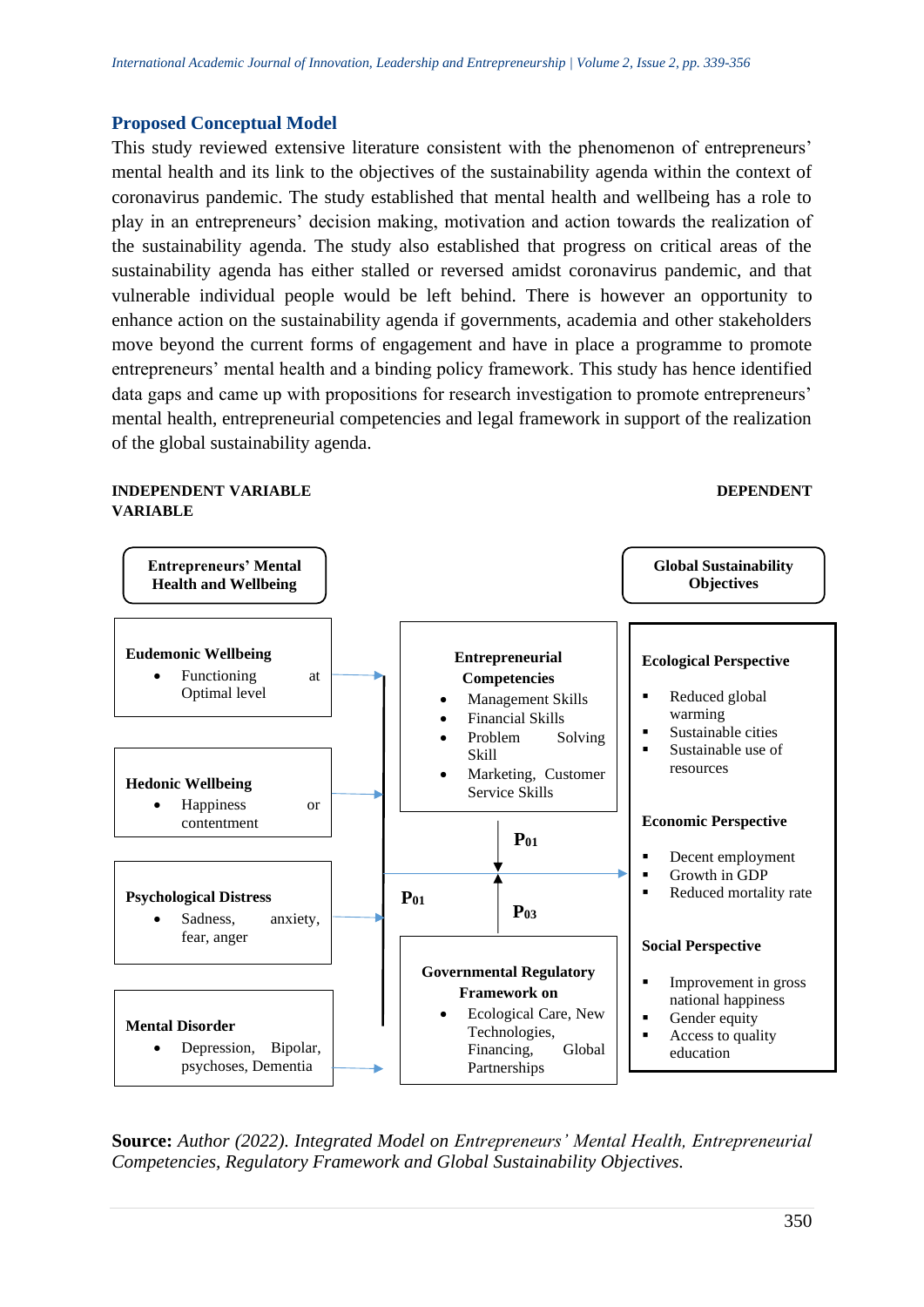# **PROPOSITIONS**

# **Entrepreneurs' Mental Health and Wellbeing**

Mental health and wellbeing has a role to play in an entrepreneurs' decision making, motivation and action. Mental health can be perceived as a continuum of wellbeing with one end representing mental disorders that impairs an individual's functioning, as well as less severe feelings of sadness and anxiety that reduce individuals' quality of life (Cocker *et al*, 2015; Grand Challenges Canada, 2016; Lechat & Torres, 2016**;** Brulhart, Klotzbucher, Lalive & Reich, 2021). Hence hedonic and eudemonic differentiation of the two types of wellbeing (Ute, 2018). Hedonic well-being refers to happiness realized by attaining pleasure and avoiding pain (Ute, 2018). Eudemonic well-being refers to self-realization; and the degree to which a person is fully functioning and feels alive (Ryff, 2017). Eudemonic characterization of wellbeing is realized after succeeding in self-determined activities similar to those realized through entrepreneurial venture (Ryff, 2017). According to Ute (2018), it goes beyond experiencing feelings of satisfaction and pleasure derived from achieving valued outcomes or goals. Thus, the study proposes that:

**Proposition 1** *(P1): There is a relationship between Entrepreneurs' Mental Health and realization of the global sustainability objectives.*

# **The role of Entrepreneurial Competencies**

Entrepreneurial competencies are the required competencies for identifying an opportunity, developing, innovative solutions to societal challenges and leading a business venture. The more refined entrepreneurial skills are, the better the ability of an entrepreneur to respond to contextual factors so as to grow and sustain a business in line with the sustainability objectives (Cardon & Patel, 2015; Krieger, Block & Stuetzer, 2018). Entrepreneurial competencies may be taken to imply the understanding of principles, facts, processes and the interactions related to specific business activities (Mwasiaji, 2020; Krieger, *et. al.,* 2018). An entrepreneur should have Management Skills to manage resources, including time, money and staff helps the entrepreneur achieve set goals (Geete & Deasai, 2014); Problem Solving Skills to enable planning and good decision making sometimes under pressure (Gatukui & Gatuse, 2014), Financial Skills to enable forecast of cash flow and sales, as well as monitor the profits and losses (Krieger, Block & Stuetzer, 2018), and Marketing, sales and customer service skills (Weinberger, Wach, Stephan & Wegge, 2018). Based on this, the study proposes that:

**Proposition 2 (***P2***)**: *Entrepreneurial Competencies mediates the relationship between Entrepreneurs' Mental Health and global sustainability objectives.*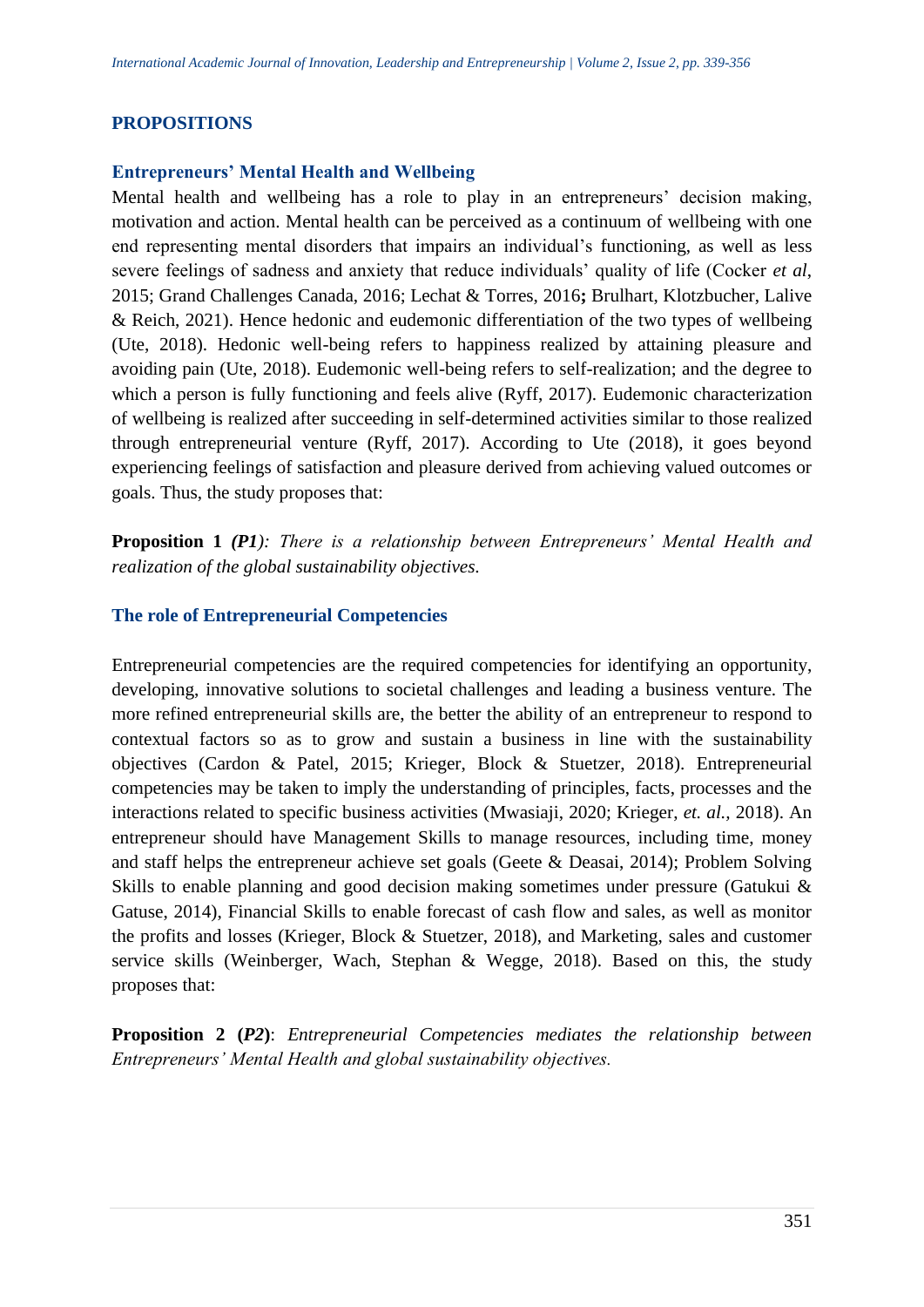# **The Role of Regulatory Framework**

Regulatory framework by governmental agencies for governing specific business activities relates to all applicable legislative documents and the means used to administer them, usually sanctioned by industry regulators (Munjeyi, 2017; Mohammed, Almsafir & Alnaser, 2013). Such regulations are important drivers in shaping and monitoring behaviour by individual and corporates towards the sustainability agenda. Out of the 169 targets that have been identified towards the realization of the 17 SDGs, there are several technical standards and national regulatory frameworks that are currently in place to support the sustainability agenda (Munjeyi, 2017). Consistent with reviewed literature in this study, it is important to link the adopted regulatory framework and realization of the global sustainability objectives. This study therefore makes the following proposition:

**Proposition 3 (***P3***)**: *Governmental Regulatory Framework moderates the relationship between Entrepreneurs' Mental Health and global sustainability objectives.* 

# **CONCLUSION**

The purpose of this study was to review extant literature, identify gaps in the phenomenon of entrepreneurs' mental health and wellbeing, entrepreneurial competencies, regulatory framework and their correlation to the global sustainability objectives and finally propose a conceptual model providing propositions for filling up the identified gaps. After reviewing results of relevant studies, it is concluded that mental health and wellbeing has a role to play in an entrepreneurs' decision making, motivation and action towards the realization of the global sustainability agenda. There is also a direct or indirect relationship between entrepreneurship and entrepreneurs' mental or physical health. This study cannot neglect the relation and its impact on entrepreneurs, relational wellbeing of close family members, including employees in a business enterprise, and its implications towards the realization of the global sustainability objectives. It is therefore suggested that more studies should be done in this regard to clarify their nature of relations. While this study contributes to existing literature, the study has identified emerging data gaps and came up with propositions for research investigation to promote entrepreneurs' mental health, entrepreneurial competencies and legal framework in support of the realization of the global sustainability agenda.

# **REFERENCES**

Anthsel, K. (2017). Attention deficit / hyperactivity disorder (ADHD) and entrepreneurship. Academy of Management Perspectives, doi:10.5465/amp.2016.0144.

Barbier, E.B. and Burgess, J.C. (2017). The Sustainable Development Goals and the systems approach to sustainability. Economics: The Open Access, Open-Assessment E-Journal, 11 (2017-28): 1–22. http://dx.doi.org/10.5018/ economics-ejournal.ja.2017-28

Bartik, A.W., Bertrand, M., Cullen, Z., Glaeser, E.L., Luca, M. & Stanton, C. (2020).The impact of COVID-19 on small business outcomes and expectations. Proceedings of the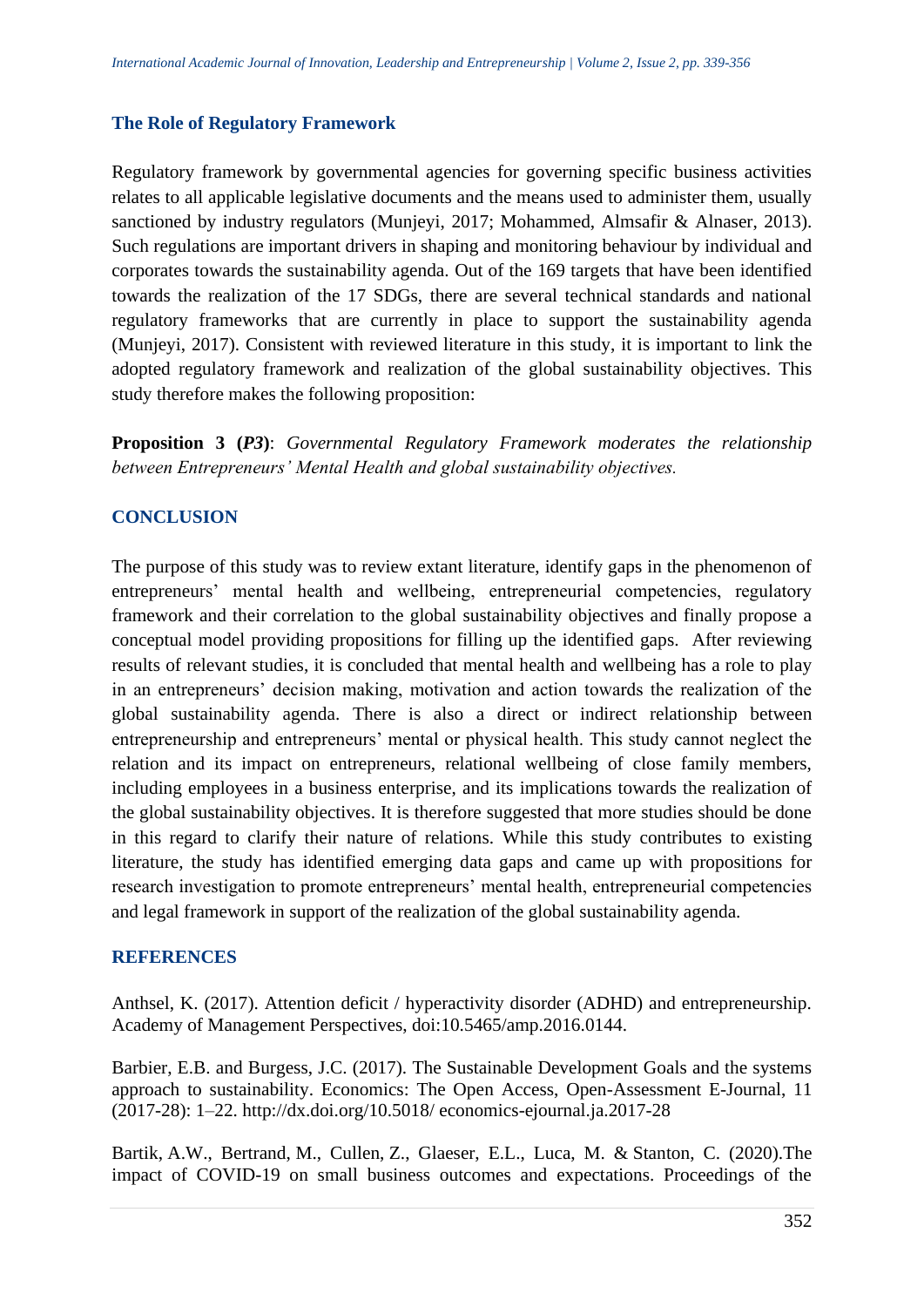National Academy of Sciences of the United States of America. PNAS 117 (30) 17656- 17666.

Berman, J. (2020). *Logistics Management, Modern Materials Handling, and Supply Chain Management Review*

Bizri, R. M. (2017). Refugee-entrepreneurship: A social capital perspective. Entrepreneurship & Regional Development, 29(910), 847868

Brulhart, M., Klotzbucher, V., Lalive, R. & Reich, S.K. (2021). Mental Health concerns during the COVID-19 pandemic as revealed by helpline Calls. Nature

Cardon, M. S., & Patel, P. C. (2015). Is stress worth it? Stress-related health and wealth trade-offs for entrepreneurs. Applied Psychology, 64(2), 379–420.

Cocker, F., Martin, A., Scott, J., Venn, A., & Sanderson, K. (2013). Psychological distress, related work attendance, and productivity loss in small-to-medium enterprise owner/managers. International Journal of Environmental Research and Public Health, 10(10), 5062–5082.

Dong E, Du H, Gardner L. (2020). An interactive web-based dashboard to track COVID-19 in real time. Lancet Infect Dis. 20(5):533–4.

Fernet, C., Torres, O., Austin, S., & St-Pierre, J. (2016). The ` psychological costs of owning and managing an SME: Linking job stressors, occupational loneliness, entrepreneurial orientation, and burnout. Burnout Research, 3(2), 45–53.

Freeman, M.A., Staudenmaier, P.J., Zisser (2019). The Prevalence and co-occurrence of psychiatric conditions among entrepreneurs and their families. Small Bus Econ 53, 323-342

Frese, M., & Gielnik, M. M. (2014). The psychology of entrepreneurship. Annual Review of Organizational Psychology and Organizational Behavior, 1, 413–438.

Gatukui, P. K., & Gatuse, P. (2014). A review of SMEs strategic planning for growth and sustainability in Kenya: Issues and challenges. International Journal of Social Sciences and Entrepreneurship 10, no. 1: 26-41.

Geete, V. and Deasai, A. (2014). Entrepreneurs' Qualification and the Development of SSI: An Empirical Evidence. Developing Country Studies, 4(17), 96-102.

GEM (2020). Diagnosing COVID-19 Impacts on Entrepreneurship. Global Entrepreneurship Research Association, London Business School, Regents Park, London NW1 4SA, UK ISBN (print): 978-1-9160178-4-9 ISBN (ebook): 978-1-9160178-5-6

Gordon JA, Borja SE. (2020). The COVID-19 Pandemic: Setting the Mental Health Research Agenda. Biol Psychiatry; 88(2):130–1.

Grand Challenges Canada (2016). Global Mental Health. Available from http://www.grandchallenges.ca/grand-challenges/global-mental-health.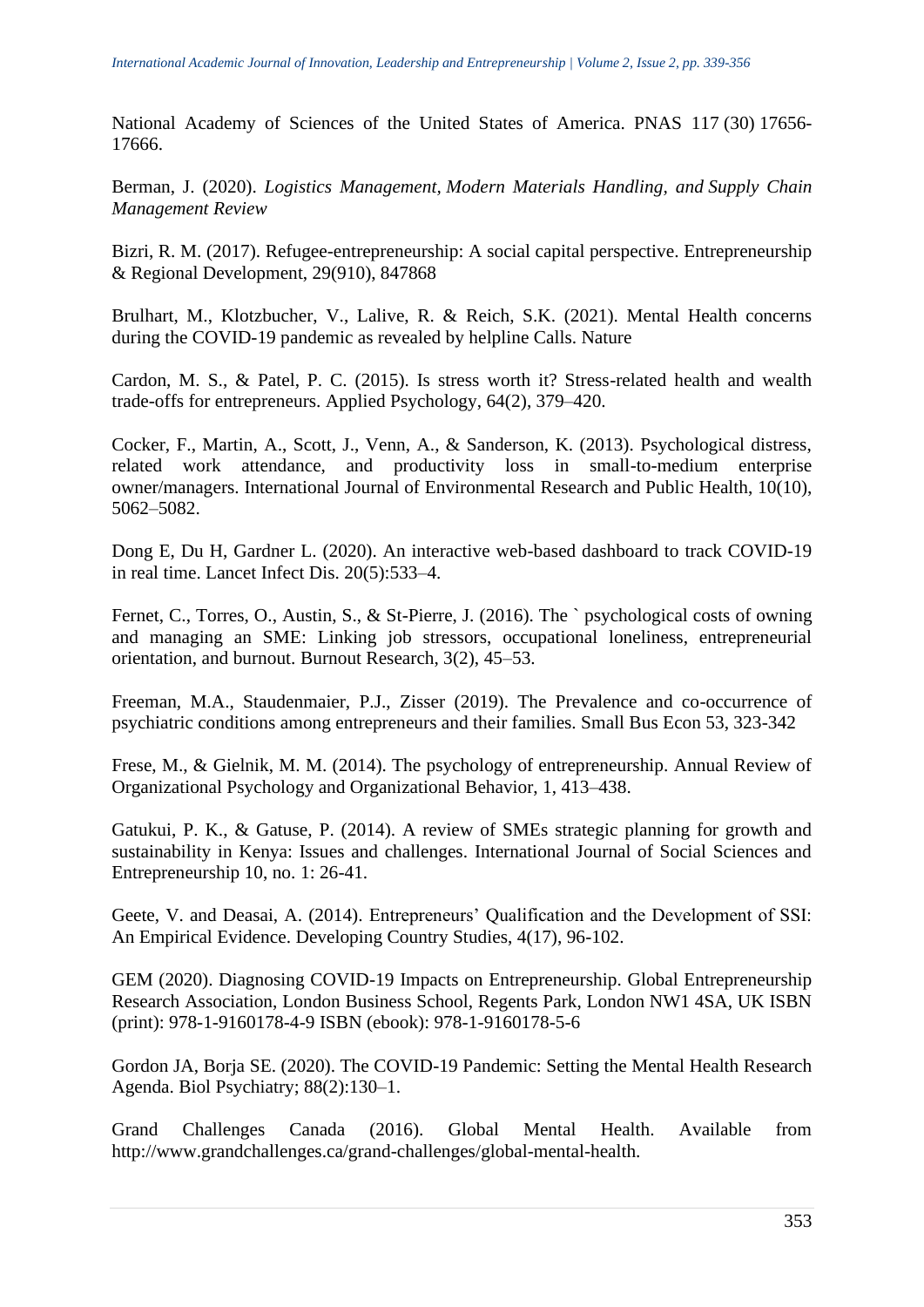Gorgievski, M., & Stephan, U. (2016). Advancing the psychology of entrepreneurship: A review of the psychological literature and an introduction. Applied Psychology, 65(3), 437– 468.

International Monetary fund (2021). Economic Outlook Report. Retrieved on April 2, 2021 from https://www.imf.org/en/Publications/WEO/Issues/2021/01/26/2021-world-economicoutlook-update

Hayden, E. P., Bodkins, M., Brenner, C., Shekhar, A., Nurnberger Jr, J. I., O'Donnell, B., & Hetrick, W. P. (2008). A multimethod investigation of the behavioral activation system in bipolar disorder. Journal of Abnormal Psychology, 117, 164-170

Johnson, S. L., Freeman, M. A., & Staudenmaier, P. J. (2015). Manic tendencies are not related to being an entrepreneur, intending to become an entrepreneur, or succeeding as an entrepreneur. Journal of Affective Disorders, 173, 154–158.

Kola, Kohrt, Hanlon, et al. (2021). COVID-19 mental health impact and responses in lowincome and middle-income countries: reimagining global mental health. Lancet Psychiatry*.* 8: 535-550

Krieger, A., Block, J. & Stuetzer, M. (2018). Skill variety in entrepreneurship: A literature review and research directions. International Review of Entrepreneurship, 16(1), 29-62.

Lechat, T., & Torres, O. (2016). Exploring negative affect in `entrepreneurial activity: Effects on emotional stress and contribution to burnout. In N. M. Ashkanasy, C. E. J. Hartel, & W. J. Zerbe (Eds.), Emotions and organizational governance (Vol. 12, pp. 69–99). Bingley, UK: Emerald.

Longbottom, J., (2020). Coronavirus Forces Businesses to Adapt to Survive the COVID-19 Pandemic. (March 2020) Retrieved on March 22, 2020 from [https://www.abc.net.au/news/2020-03-19/how-businesses-adapting-to-survive-covid-19](https://www.abc.net.au/news/2020-03-19/how-businesses-adapting-to-survive-covid-19-coronavirus/12068696) [coronavirus/12068696.](https://www.abc.net.au/news/2020-03-19/how-businesses-adapting-to-survive-covid-19-coronavirus/12068696)

Mohammed, J.A., Almsafir, M.K. and Alnaser, A.S.M. (2013). The Factors That Affect Ecommerce Adoption in Small and Medium Enterprises: A Review. Australian Journal of Basic and Applied Sciences, 7(10): 400-412, 2013.

Munjeyi, E. (2017). The Impact of Legal and Regulatory Framework on SMEs Development: Evidence from Zimbabwe. Research Journal of Finance and Accounting. Vol.8, No.20, 133- 139.

Mwasiaji, E., Jagongo A.O. & Ogutu J.O. (2020). Coronavirus Disease Outbreak and the Supply Chain of Selected Small and Medium Manufacturing Enterprises in Kenya: International Journal of Business and Social Science, 11(4), 7-16. ISSN: 2219-6021. DOI: 10.30845/ijbss.v11n4a2

Mwasiaji, E. (2020). Sustainability Reporting in the Context of Small and Medium Business Enterprises in Kenya: A Conceptual Framework: International Journal of Business Marketing and Management (IJBMM), 5(1), 13-22. ISSN: 2456-4559.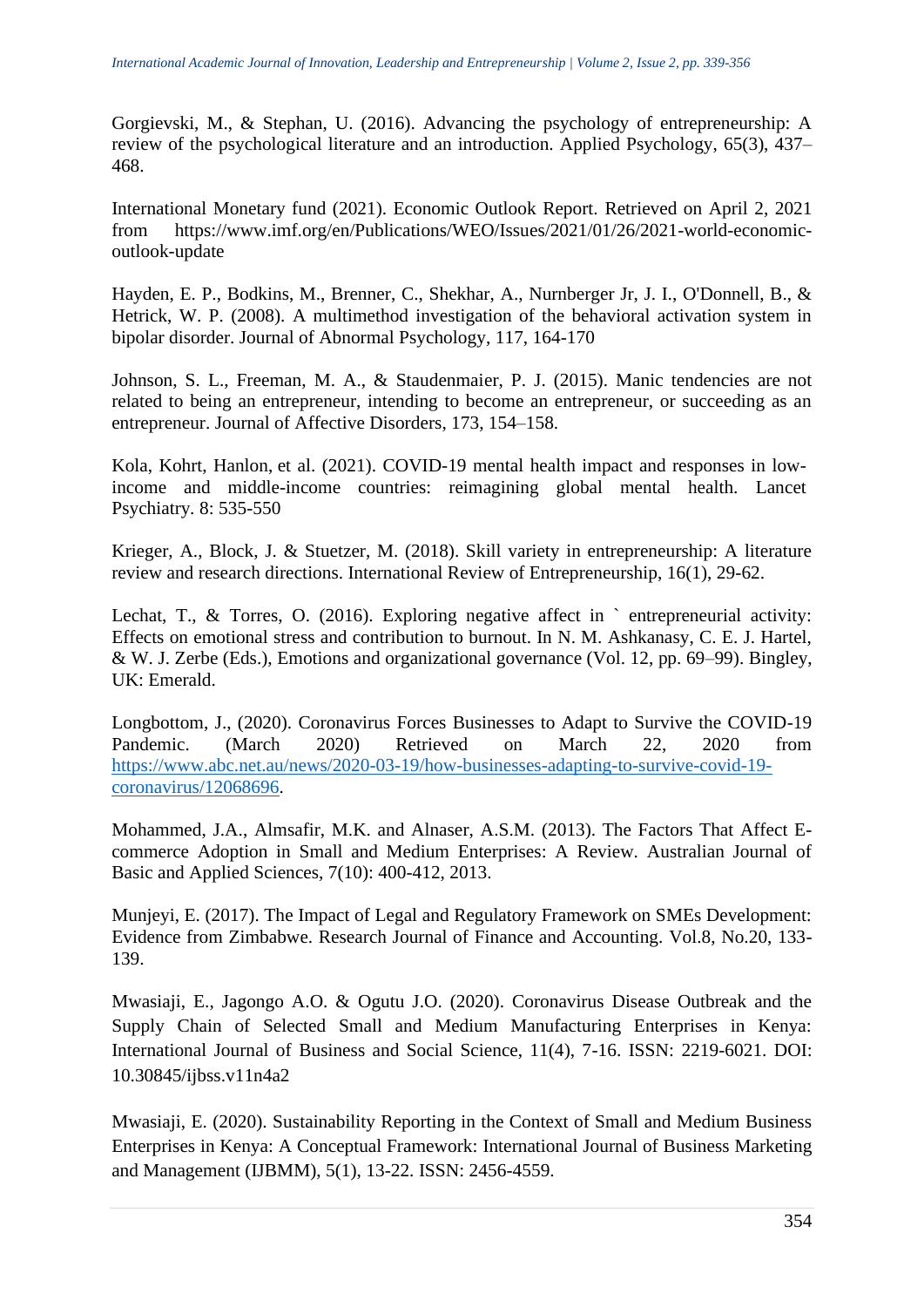Organisation for Economic Co-operation and Development, (2020). "Promoting Entrepreneurship and Innovative SMEs in a Global Economy." Paris, France: OECD.

Parker, S. K. (2014). Beyond motivation: Job and work design for development, health, ambidexterity, and more. Annual Review of Psychology, 65, 661–691.

Patel V, Chisholm D, Parikh R, et al. (2016). Addressing the burden of mental, neurological, and substance use disorders: key messages from *Disease Control Priorities*, 3rd edition. Lancet. 387: 1672-1685

Pradhan, P., Costa, L., Rybski, D., Lucht, W., & Kropp, J. P. (2017). A Systematic Study of Sustainable Development Goal (SDG) Interactions, Earth's Future, 5, 1169–1179

Rahdari, A., Sepasi, S., & Moradi, M. (2016). Achieving sustainability through Schumpeterian social entrepreneurship: The role of social enterprises. Journal of Cleaner Production, 137, 347360.

Rajkumar RP. (2020). COVID-19 and mental health: a review of the existing literature. Asian J Psychiatr. 52:102066.

Ryff, C. D. (2017). Eudaimonic well-being, inequality, and health: Recent findings and future directions. International Review of Economics, 64(2), 159–178.

Sherman, C. L., Randall, C., & Kauanui, S. K. (2016). Are you happy yet? Entrepreneurs' subjective well-being. Journal of Management, Spirituality & Religion, 13(1), 7–23.

Stephan, U., & Drencheva, A. (2017). The person in social entrepreneurship: A systematic review of research on the social entrepreneurial personality. In G. Ahmetoglu, T. Chamorro-Premuzic, B. Klinger, & T. Karcisky (Eds.), The Wiley handbook of entrepreneurship (pp. 205–230). Chichester, UK: Wiley.

Sesabo, Y.J. (2017). Empirical Analysis on Relationships between Entrepreneurial Traits and Entrepreneurial Intention. International Journal of Academic Research in Business and Social Sciences 2017, Vol. 7, No. 11

Sweezy, P.M. (1943). Schumpeter's Theory of Innovation. The Review of Economics and Statistics, Vol. 25, No. 1 (Feb., 1943), pp. 93-96 Published by: The MIT Press

Scylla, R. (1982). Monetary Innovation in American. Journal of Economic History, 42(1):21- 30.

Tafti, M. A., Hameedy, M. A., & Baghal, N. M. (2009). Dyslexia, a deficit or a difference: Comparing the creativity and memory skills of dyslexic and nondyslexic students in Iran. Social Behavior and Personality, 37(8), 1009-1016.

United Nations (2018). The Sustainable Development Goals Report 2018; United Nations: New York, NY, USA.